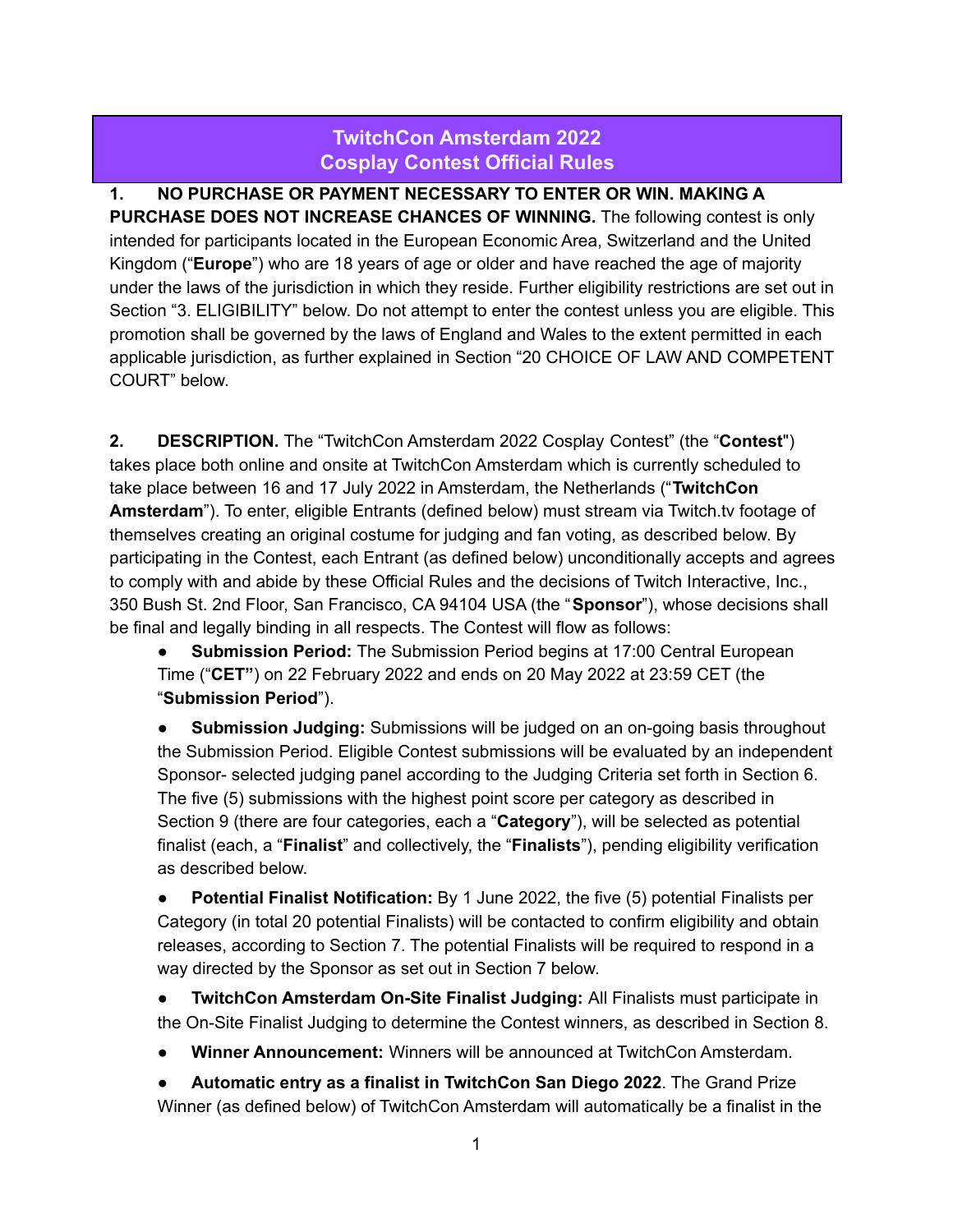TwitchCon San Diego competition, which is due to take place between 7 October 2022 and 9 October 2022 in San Diego, California, USA ("**TwitchCon San Diego**").

**3. ELIGIBILITY.** This Contest is open only to individuals located in Europe at the time of entry and who are at least eighteen (18) years old and have reached the age of majority in their respective jurisdiction of primary residence at the time of entry ("**Entrants**"). Entrants must possess a valid passport (and visa if applicable) for travel to Amsterdam and to the U.S. to be eligible for this Contest. **Entrants must travel to and attend TwitchCon Amsterdam to be eligible to win this Contest. The Grand Prize Winner must be able to attend TwitchCon San Diego. You are not eligible to participate in the Contest if you entered the submitted Cosplay (as defined below) in any other Cosplay or Costume Contest.**

Each Entrant must have a valid Twitch account; Twitch accounts are free and may be obtained by logging on to [www.Twitch.tv](http://www.twitch.tv/) and following the onscreen prompts to create an account. In the event of a dispute as to the identity of a winner, the winner will be deemed the natural person who opened the Twitch account associated with the relevant entry, as long as such person is otherwise eligible.

Employees, shareholders, officers, directors, agents, and representatives of the Sponsor, any fulfillment coordinator, and each of their respective parent companies, affiliates, divisions, subsidiaries, agents, representatives and promotion and advertising agencies are not eligible to participate in the Contest. Immediate family and household members of such individuals are also not eligible to participate. For purposes of the Contest "household members" shall mean those people who share the same residence at least three months a year and "immediate family members" shall mean parents, step- parents, legal guardians, children, step-children, siblings, step-siblings, or spouses.

**4. HOW TO ENTER.** During the Submission Period, log in to your Twitch account and broadcast yourself on Twitch creating an original costume (the **"Cosplay**") that coincides with one (1) of the four (4) categories (the "**Categories**") outlined below (the "**Broadcast**", and collectively with the Cosplay, the "**Submission**"):

- **Needlework:** Cosplay constructed primarily through sewing, stitching, embroidery, and/or similar costume construction methods.
- **Armor:** Cosplay constructed primarily by molding and shaping its outer layers using acrylic, EVA foam, Worbla, Wonderflex, cardboard, and/or similar costume construction methods.
- **FX:** Cosplay that primarily features animatronics, optical effects, mechanical effects, special effects makeup, prosthetics, and/or similar effects and materials.

**Larger Than Life:** Cosplay that includes at least one (1) feature extending at least one (1) foot beyond the end of any part of the Entrant's body.

Your Broadcast must:

● Be a minimum of fifteen (15) hours in length;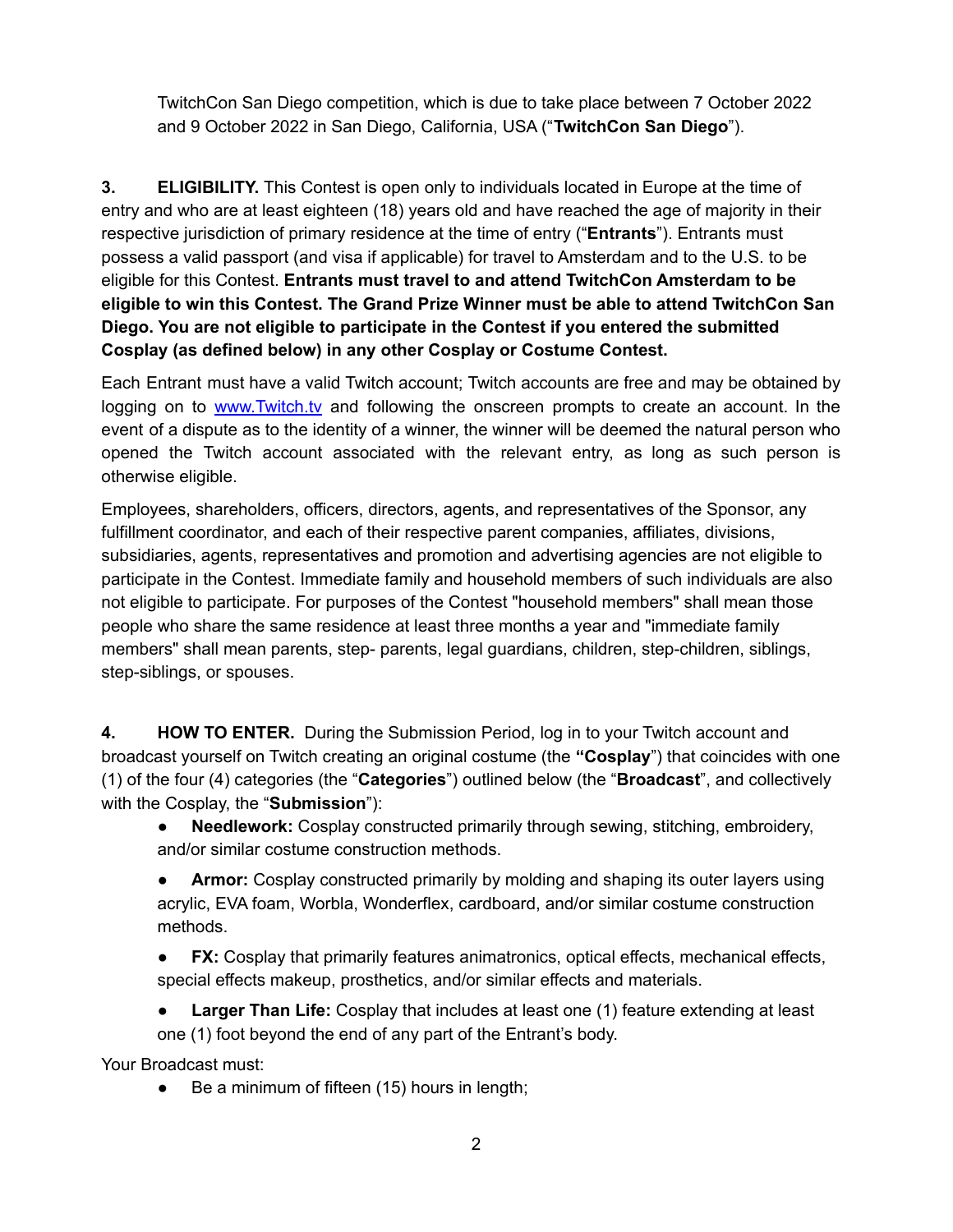- Include images of the completed (or nearly completed) Cosplay;
- Include "TwitchCon Amsterdam 2022 Cosplay Contest Entry" in the title; and
- Use the "Cosplay" tag.

After you've completed your Broadcast and during the Submission Period, you must:

Archive the Broadcast on your Twitch account; log on to

https://reg.rainfocus.com/flow/twitch/tcams22/tcamscfc/cfpHome (the "**Website**") and follow the onscreen instructions to provide:

- **Twitch Username**
- First and last name
- Stage name or alias
- A photo of the finished cosplay
- Email address
- Link to a Twitch highlight, clip, or upload showing the Cosplay creation process
- A brief written introduction in the third person
- **•** The origin of your cosplay (game/series/movie/etc.)
- Category that you are entering
- A detailed description of your Cosplay

● Affirmatively accept these Official Rules and click the "Submit" button to be entered into the Contest. Submissions must meet the "**Submission Requirements**" set forth below.

● Provide all information requested to be eligible to participate. Entrants may submit a maximum of one (1) Submission per person regardless of Category entered.

## **5. SUBMISSION REQUIREMENTS.** Submissions must adhere to the following requirements:

- Cosplay must be the original creation of the Entrant and the Entrant must personally create the majority of the Cosplay, in the Sponsor's sole estimation.
- Cosplay must have been created within the 12 months immediately prior to the Submission Period, and Sponsor reserves the right to require evidence to demonstrate this.

Submission must be in compliance with Twitch's Terms of [Service,](https://www.twitch.tv/p/legal/terms-of-service/) [Community](https://link.twitch.tv/community-guidelines) [Guidelines](https://link.twitch.tv/community-guidelines) and Events Code of [Conduct](https://www.twitch.tv/p/en/legal/events-code-of-conduct/) and Release. Failure to comply may result in disqualification from the Contest.

● Submission must NOT contain material which is (or promote activities which are) sexually explicit, obscene, pornographic, unnecessarily violent, discriminatory (based on race, sex, religion, natural origin, physical disability, sexual orientation or age), cultural appropriation, illegal (e.g., underage drinking, substance abuse, computer hacking, etc.), offensive, threatening, profane, or harassing.

● No functional weapons are allowed at TwitchCon. You must disclose to Twitch if your submission will include weapons to ensure your weapons comply with Twitch's requirements. Note that simulated or costume weapons that are composed of cardboard, foam, wood or other light materials are allowed as a part of your costume, subject to prior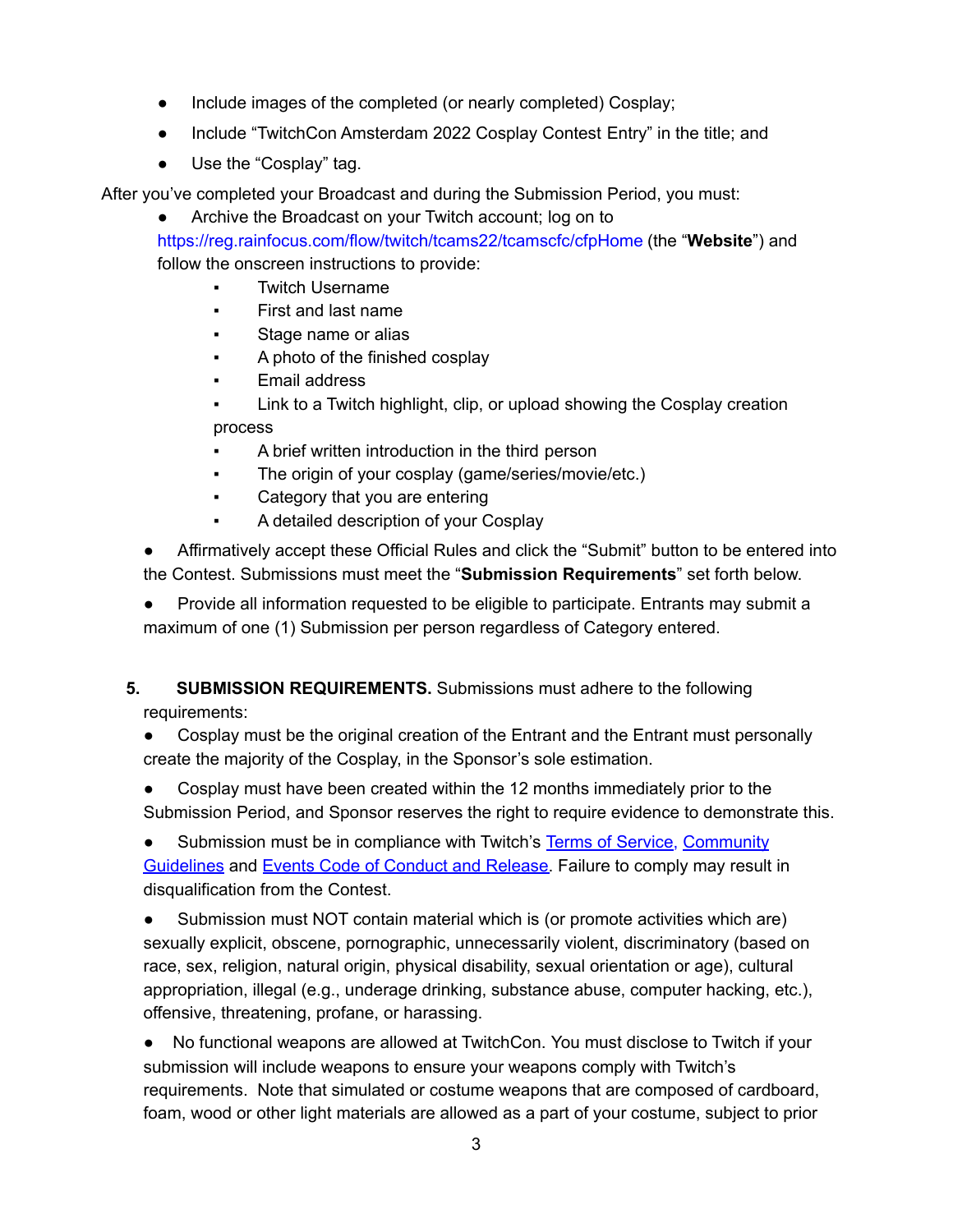approval by one of the Costume Props Check Desks where it will be tagged. All costume weapons must conform to state and federal law.

● Entrants must use only one (1) Twitch account throughout the Contest Period.

● Entrants must provide upon request all appropriate clearances, permissions and releases for the Submission (in the event an Entrant cannot provide all required releases, Sponsor reserves the right, in Sponsor's sole discretion, to disqualify the applicable Submission, or seek to secure the releases and clearances for Sponsor's benefit, or otherwise allow the applicable Submission to remain in Contest). In particular, if any Submission contains any material or elements that are not owned by the Entrant, the Entrant is responsible for obtaining the necessary permissions to permit the use and exhibition of the Submission by Sponsor in the manner set forth in these Official Rules, including, without limitation, name and likeness permissions from any person who appears in or is identifiable in any part of the Submission. Sponsor reserves the right to request proof of these permissions in a form acceptable to Sponsor from any Entrant at any time. Failure to provide such proof may, if requested, render such Submission null and void. By entering a Submission, Entrants warrant and represent that they, along with any persons appearing or who are identifiable in the Submission, consent to the entry and use of the Submission in the Contest and to its use as otherwise set forth herein.

● Submission must NOT include materials that violate or infringe another person's rights, including, but not limited to, privacy, publicity or intellectual property rights.

● Submission must not contain negative depictions or references to or disparaging remarks by or about any third party including but not limited to the Sponsor, the "Released Parties" (as defined below) or any of the products and/or services of any of the foregoing, Sponsors' competitors, or any other people, media properties, businesses, corporations or trademarks.

**6. SUBMISSION JUDGING.** Five (5) potential Finalists per Category (for a total of twenty (20) potential Finalists) will be selected by a panel of judges appointed by the Sponsor (the "**Judging Panel**"). The Judging Panel will score all eligible Submissions timely received during the Submission Period on the following criteria ("**Judging Criteria**"):

- Quality of Techniques Demonstrated: 25%
- Materials and Material Resourcefulness: 25%
- Functionality of the Cosplay: 25%
- Cosplay Aesthetics: 25%

The five (5) Submissions with the highest scores per Category will be deemed potential Finalists and proceed to the next round in the Contest, pending eligibility verification and execution of Finalist paperwork as detailed in Section 7. If any potential Finalist is found to be ineligible, or has not complied with these Official Rules or declines to be a Finalist for any reason, such potential Finalist will be disqualified and an alternate potential Finalist may be selected. The decisions of the Sponsor and the Judging Panel are final and binding in all respects and are not subject to challenge or appeal and there will be no correspondence between the Entrants and the Sponsor/Judging Panel in relation to decisions. In the event of a tie, the Entrant whose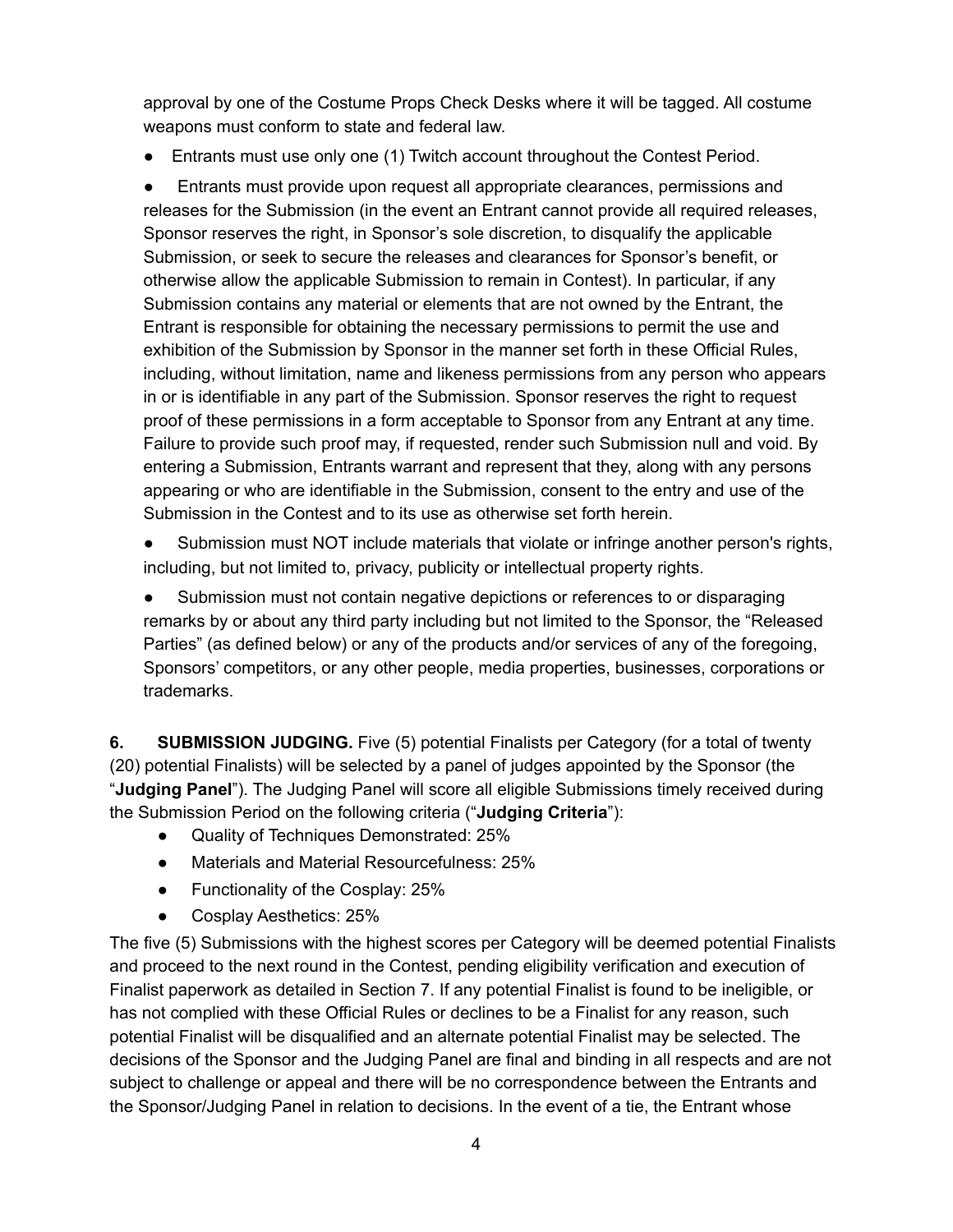Submission received the highest score for "Cosplay Aesthetics" will be deemed the potential Finalist among the tied Entrants and if there continues to be a tie, the Judging Panel shall decide which Submission will be selected as a potential Finalist based on the Judging Criteria. Sponsor reserves the right to advance fewer than five (5) potential Finalists for any Category to the next phase of the Contest if, in its sole discretion, it does not receive a sufficient number of eligible and qualified Submissions for any Category.

**7. POTENTIAL FINALIST NOTIFICATION.** The twenty (20) potential Finalists will be notified via email and/or telephone, at the Sponsor's sole discretion, on or shortly after 13 May 2022. **The potential Finalists will be required to respond in the way directed by the Sponsor to the notification within forty-eight (48) hours (or a shorter time if required by exigencies) of first attempted notification.** Failure to respond timely to the notification may result in forfeiture of the opportunity to be a Finalist. Potential Finalists will be required to verify their address and complete, sign, and – to the extent permitted by law - return within forty-eight (48) hours legal documents as may be required by Sponsor in its sole discretion in connection with the Contest covering eligibility, liability, advertising, publicity and media appearance issues, for example, authorizing the Sponsor to use their photo, video, name, voice, likeness, biographical data, city and state of residence in advertising, marketing, programming or promotional materials, worldwide in perpetuity, and on a winners' list, if applicable, without further compensation (collectively, the "**Finalist Release Documents**"). Failure to return the Finalist Release Documents within the specified time period may result in forfeiture of the opportunity to be a Finalist.

**8. TWITCHCON AMSTERDAM ON-SITE FINALIST JUDGING & WINNER SELECTION.** All Finalists will be required to attend a pre-judging session during TwitchCon Amsterdam, as directed by the Sponsor. Finalists will be pre-judged by the Judging Panel using the Judging Criteria defined above. Finalists will be notified of time and location of their scheduled pre-judging by approximately 27 May 2022. Following the pre-judging, all Finalists will be required to walk the Contest stage at TwitchCon Amsterdam, which will be live streamed on Twitch ("**Live Finals**"). Finalists will be judged during the Live Finals by the Judging Panel using the Judging Criteria. The one (1) Finalist Submission from each Category with the highest score will be deemed a potential Category prize winner for a total of four (4) Category prize winners. The Finalist with the highest overall score of all Categories will be deemed the "**Grand Prize Winner**." In the event of a tie in determining either the Category prize winners or the Grand Prize Winner, the Finalist whose Submission received the highest score for "Cosplay Aesthetics" will be deemed the winner and if there continues to be a tie, the Judging Panel shall decide which Finalist is deemed the winner based on the Judging Criteria.

**9. FINALIST PRIZES.** Twenty (20) Finalist prizes are available. Each Finalist prize consists of one (1) of the prize packages detailed below, as applicable to the Category in which they entered the Contest. **Receipt of the travel stipend and TwitchCon badges is conditioned upon attending and competing in the Live Finals at TwitchCon Amsterdam.**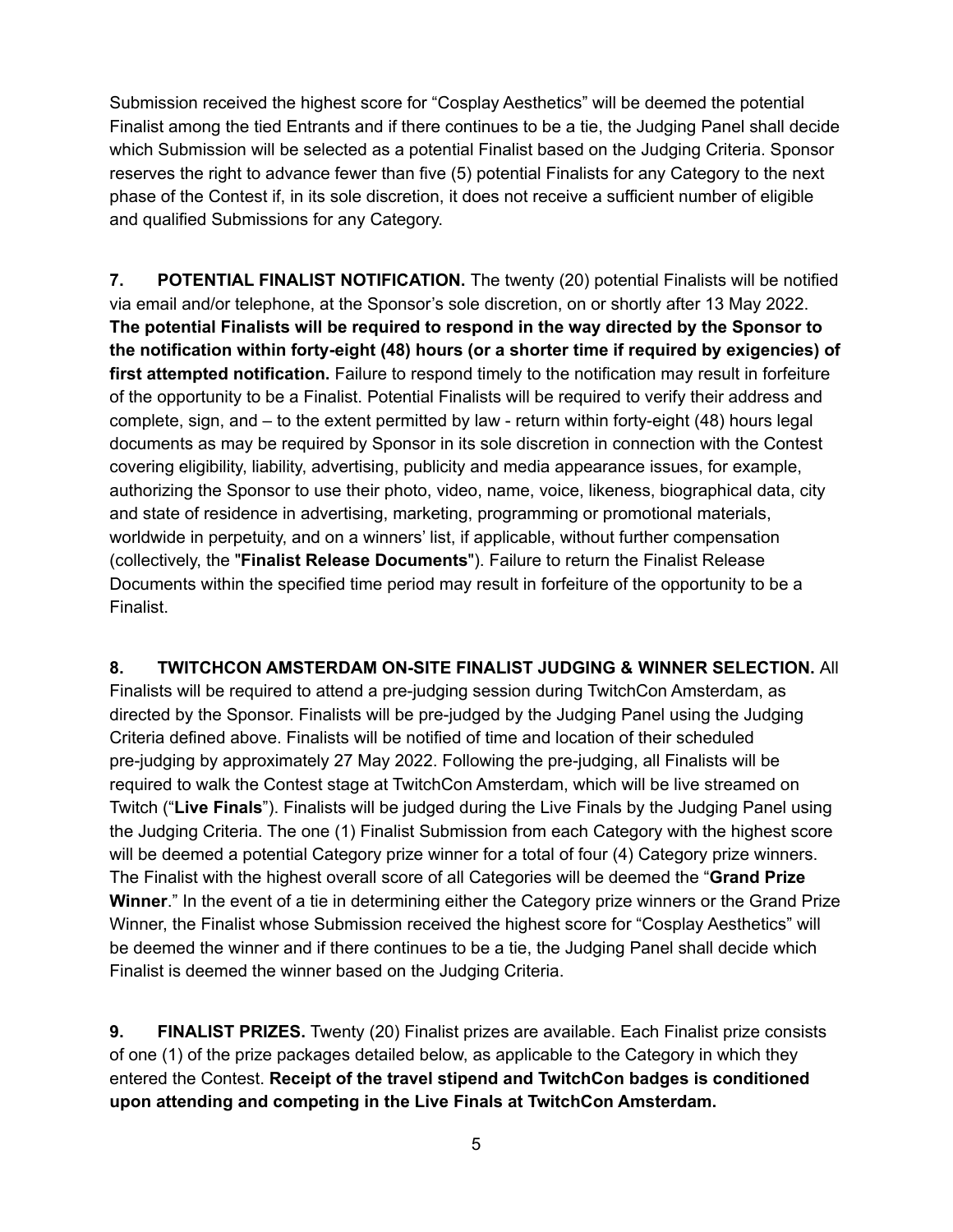| Categor<br>y        | <b>Finalist Prize Description</b>                                                                                                 | <b>Quantit</b><br>у |
|---------------------|-----------------------------------------------------------------------------------------------------------------------------------|---------------------|
| <b>Needlework</b>   | One (1) \$1,500 USD travel stipend awarded in the name of<br>the Finalist; two (2) 2-day badges to attend TwitchCon<br>Amsterdam. | Five $(5)$          |
| Armor               | One (1) \$1,500 USD travel stipend awarded in the name of<br>the Finalist; two (2) 2-day badges to attend TwitchCon<br>Amsterdam. | Five $(5)$          |
| <b>FX</b>           | One (1) \$1,500 USD travel stipend awarded in the name of<br>the Finalist; two (2) 2-day badges to attend TwitchCon<br>Amsterdam. | Five $(5)$          |
| Larger Than<br>Life | One (1) \$2,500 USD travel stipend awarded in the name of<br>the Finalist; two (2) 2-day badges to attend TwitchCon<br>Amsterdam. | Five $(5)$          |

- Finalists are responsible for making their own travel and lodging arrangements to TwitchCon Amsterdam and for obtaining all necessary identification and/or travel documents required for travel, including, but not limited to, a valid government issued identification (if applicable) and complying with any health and safety requirements including vaccinations and/or COVID testing, quarantining, etc. as updated from time to time in the [FAQ](https://www.twitchcon.com/faq/). No travel or lodging will be booked by the Sponsor on any Finalist's behalf.
- Finalists will be provided their two-day badges upon arrival at TwitchCon Amsterdam.
- Finalist travel stipends will be paid within sixty (60) days after the Finalist appears and participates in the Live Finals during TwitchCon Amsterdam.
- Finalists will be subject to all rules and regulations of TwitchCon Amsterdam attendees as set forth by Sponsor. Failure to abide by them may result in forfeiture of the prize. Upon any prize forfeiture, no compensation will be given.
- If a prize goes unclaimed or a potential Finalist is ineligible, does not comply with the requirements in these Official Rules and/or declines the prize for any reason prior to award, such potential Finalist will be disqualified and a new Finalist will be decided in accordance with Section 8.

**10. FINALIST FAN FAVORITE VOTING.** From 17 July 2022 at 15:30 CET to 17:00 CET (the "**Voting Period**"), Twitch users will have the opportunity to cast one (1) vote for the Finalist in each of the Categories that they believe has the most public appeal. At the end of the Voting Period, the one (1) Finalist with the highest number of votes will be deemed the "Fan Favorite," and will be awarded a cash prize of \$4,000 USD. In the event of a tie, the Finalist whose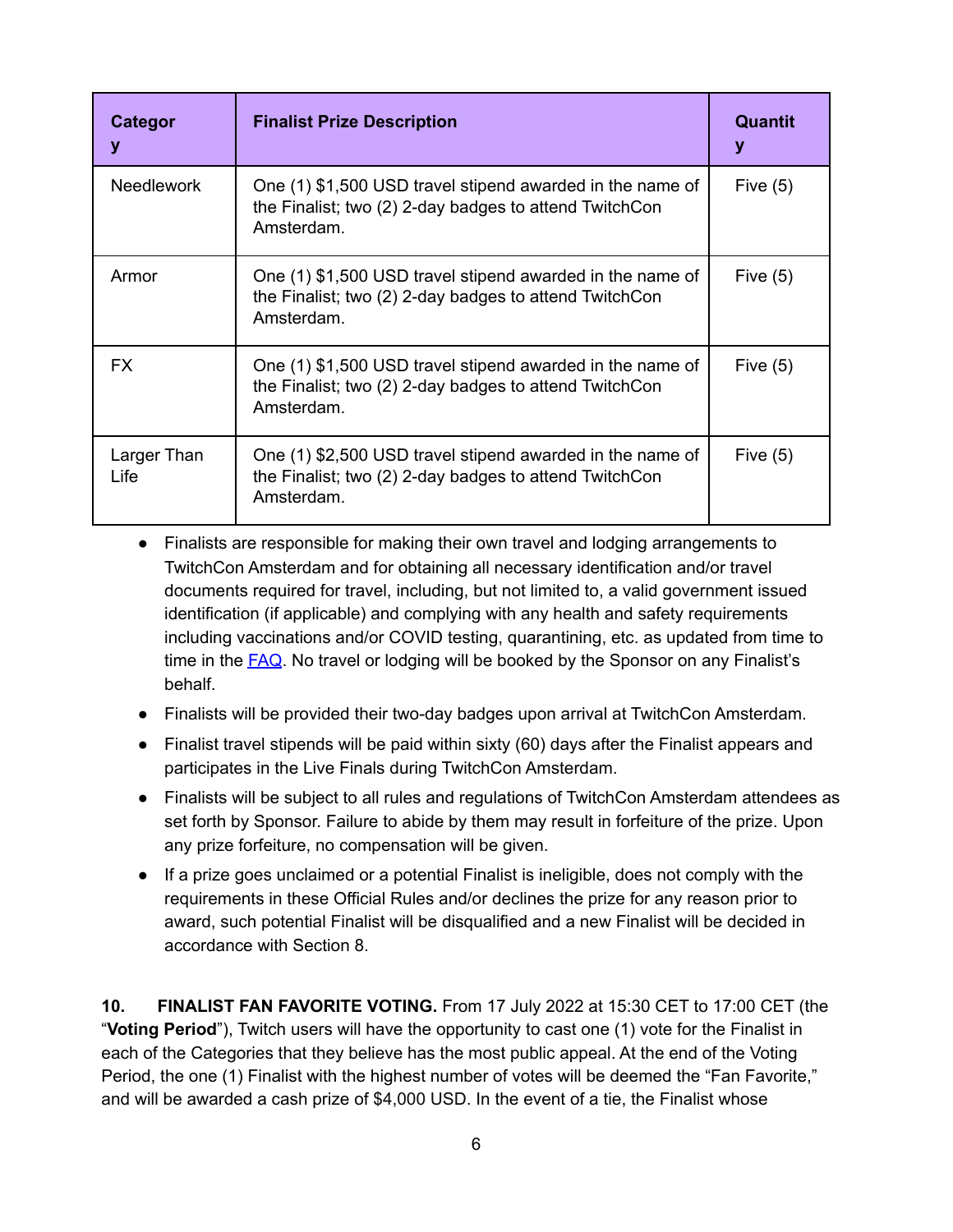Submission received the highest score for "Cosplay Aesthetics" in the initial scoring by the Judging Panel will be deemed the Fan Favorite winner among the tied Finalists.

Any suspected or deliberate attempt to manipulate or otherwise fraudulently tamper with the voting process (including, without limitation, use of software, scripts, or bots to generate votes) will void the applicable votes and may, at the Sponsor's sole discretion, result in disqualification of the related Finalist, or cancellation of the Fan Favorite portion of the Contest or the Contest. Finalists are prohibited from soliciting votes by any fraudulent or inappropriate means, including, without limitation, offering prizes, payments or other inducements to Twitch users (including, without limitation, offering to trade votes), as determined by Sponsor in its sole discretion, and all associated votes may be void and such Finalists may be disqualified from the Contest. Any rankings or vote counts posted on the Twitch website are unofficial and should not be relied upon for any purpose.

**11. WINNER PRIZES.** The Grand Prize Winner of the TwitchCon Amsterdam 2022 Cosplay Contest as voted for by the Judging Panel will automatically be a finalist in the TwitchCon San Diego 2022 Cosplay Contest. In the event that the Grand Prize Winner of the TwitchCon Amsterdam 2022 Cosplay Contest cannot attend TwitchCon San Diego 2022 for reasons other than cancellation of TwitchCon San Diego, time permitting, the Judging Panel shall offer the Finalist whose Submission received the next highest score the opportunity to be the Grand Prize Winner instead and so on until an eligible Finalist is able to attend TwitchCon San Diego 2022. Cash prizes stated below shall be paid within sixty (60) days after attending TwitchCon Amsterdam 2022.

| Category<br><b>Winners</b> | <b>Cash.</b> \$4,000 USD made payable in the name of<br>the Category Winner.                                                                                                      | Four (4) Total:<br>One (1) per Category |
|----------------------------|-----------------------------------------------------------------------------------------------------------------------------------------------------------------------------------|-----------------------------------------|
| Fan<br>Favorite            | <b>Cash.</b> \$4,000 USD made payable in the<br>name of the Fan Favorite.                                                                                                         | One (1) Total                           |
| Grand<br>Prize             | Cash. \$10,000 USD made payable in the<br>name of the Grand Prize Winner.                                                                                                         | One (1) Total                           |
|                            | <b>Badges.</b> Two (2) 3-day badges to attend<br>TwitchCon San Diego 2022.                                                                                                        |                                         |
|                            | Travel and lodging. Travel to/from TwitchCon<br>San Diego from 6 - 9 October 2022 for the Grand<br>Prize Winner and one companion to be booked<br>through the Sponsor, including: |                                         |
|                            | Round trip economy flights to San Diego<br>٠<br>International Airport departing from the                                                                                          |                                         |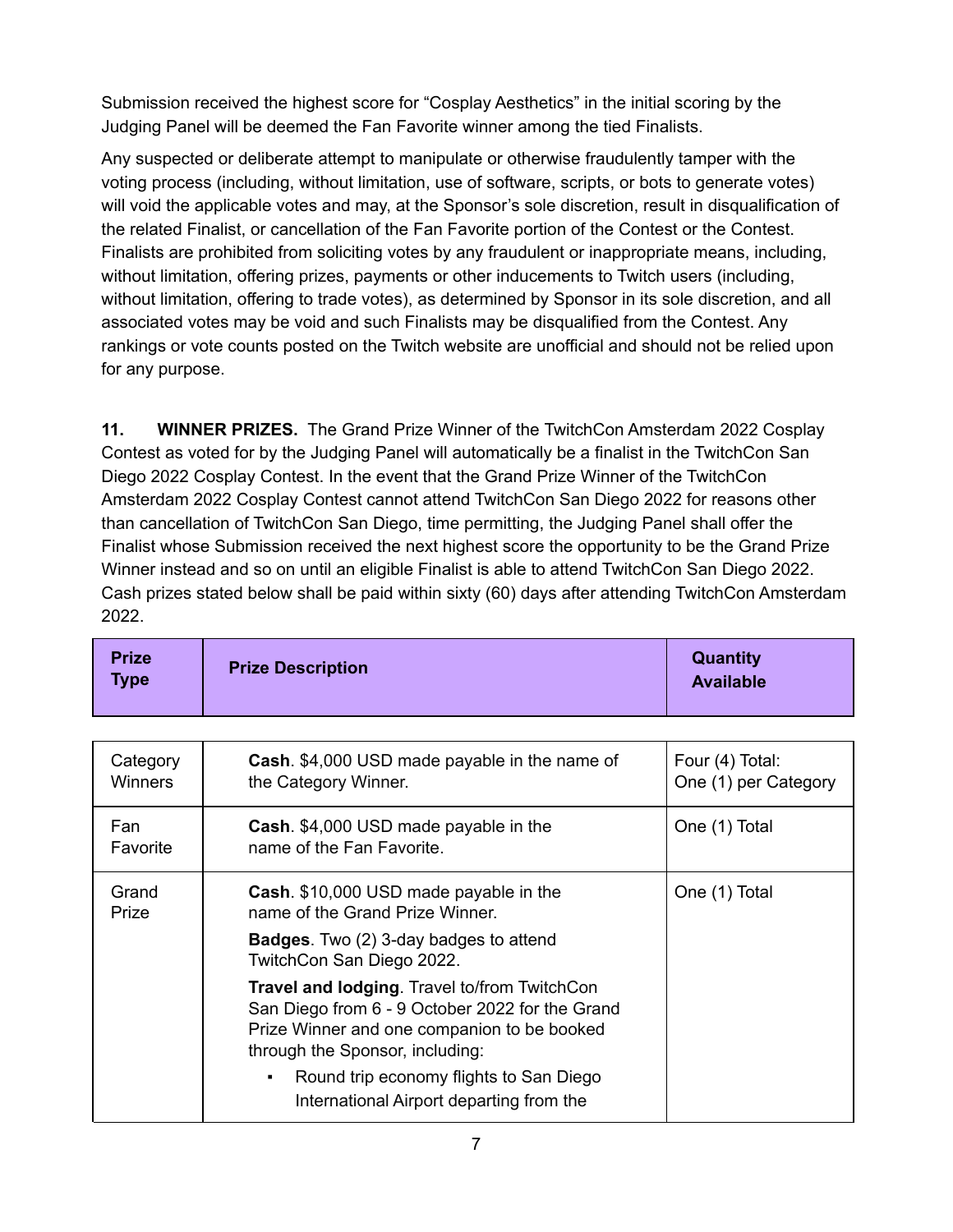| \$350 USD per night). |
|-----------------------|
|-----------------------|

**12. PRIZE LIMITATIONS.** The approximate retail value for any prize represents Sponsor's good faith determination thereof and is final and binding and cannot be appealed. Each prize recipient is solely responsible for all federal, state, provincial, territorial and/or local taxes and withholdings, and for any other fees or costs associated with the redemption of a prize. All prize details are at the reasonable discretion of the Sponsor. Prize winners cannot assign or transfer a prize to another person. Except as specified otherwise in the Official Rules, if a prize cannot be awarded, a substitute prize of comparable or greater retail value may be awarded. The value of the prize represents Sponsor's good faith determination of the maximum retail value thereof. No refunds or credits for changes are allowed. Other restrictions may apply. No refunds or credits for changes are allowed. Other restrictions may apply. Sponsor has discretion as to the means of payment for cash prizes.

**13. CONDITIONS OF PARTICIPATION/RELEASES.** All federal, state, provincial, territorial and local laws and regulations apply. By participating, each Entrant agrees to be bound by these Official Rules and the decisions of the Sponsor, which shall be final in all respects. By participating in this Contest and/or by accepting any prize, each Entrant agrees to release the Sponsor, any fulfillment coordinator, and each of their respective parents, affiliates and subsidiaries, and their respective successors, employees, agents, representatives and assigns (collectively, the "**Released Parties**") from any and all actions, claims, or damages arising in any manner, directly or indirectly, from participation in this Contest and/or acceptance or use of a prize. Winners may be asked to participate in select publicity activities, as determined at the sole discretion of the Sponsor. Sponsor is not obligated to use any of the above-mentioned information or publicity materials, but may do so and may edit such information or materials, at the Sponsor's sole discretion, without further obligation or compensation.

The Released Parties shall not be liable for: (i) telephone system, telephone or computer hardware, software or other technical or computer malfunctions, lost connections, disconnections, delays or transmission errors; (ii) data corruption, theft, destruction, unauthorized access to or alteration of Submissions or other materials; (iii) late, lost, delayed, stolen, misdirected, incomplete, unreadable, inaccurate, garbled or unintelligible Submissions, communications or affidavits, regardless of the method of transmission; (iv) any inability of winner to accept or use any prize (or portion thereof) for any reason and such prize or portion thereof shall be forfeited; (v) any inability of the Finalist to attend TwitchCon Amsterdam or the Grand Prize Winner to attend TwitchCon San Diego for any reason, including missed flights, missed connections, local government requirements and local health and safety restrictions, or (vi) any printing, typographical, human administrative or technological errors in any materials or activities associated with the Contest. Released Parties disclaim any liability for damage to any computer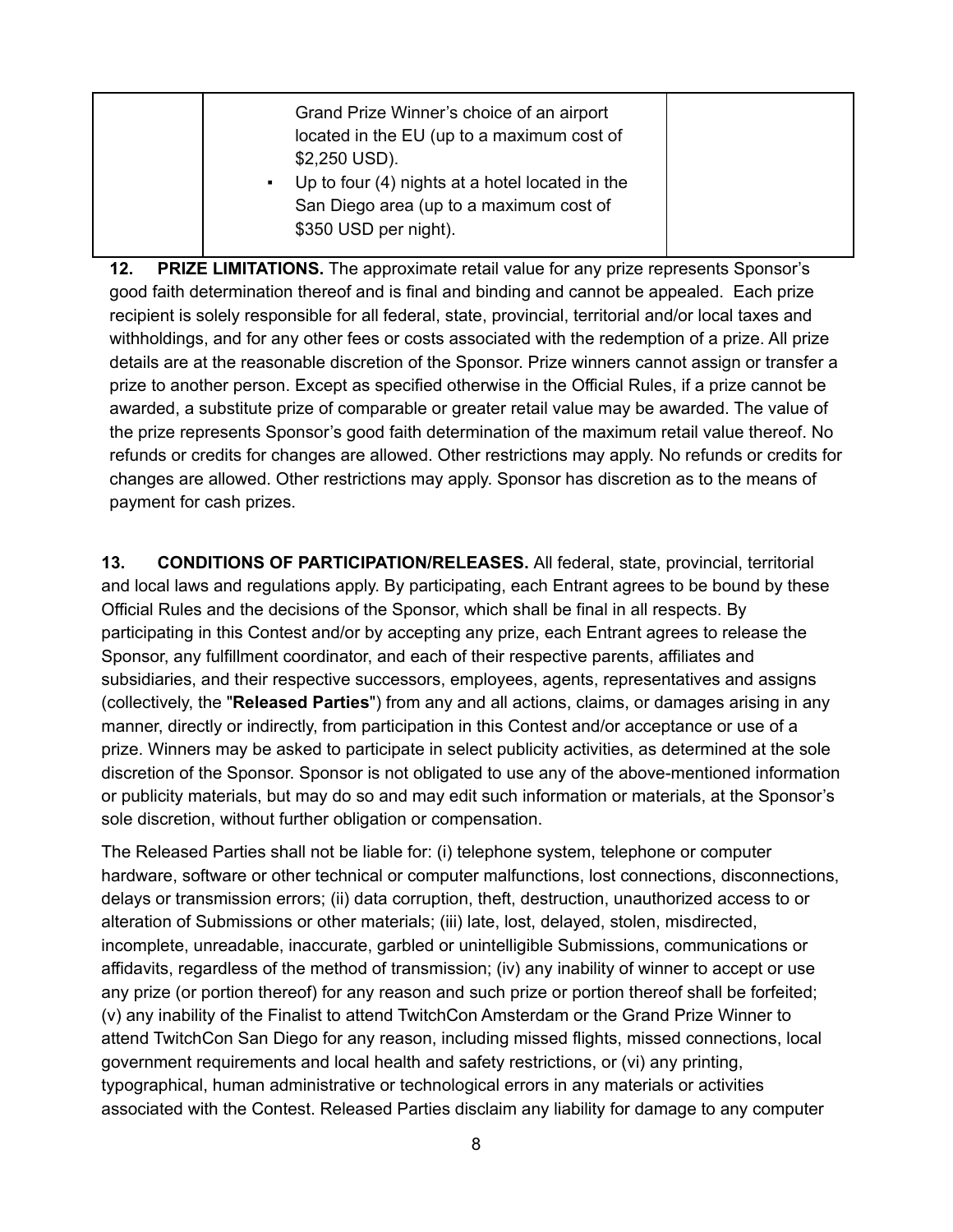system resulting from participating in, or accessing or downloading information in connection with this Contest or use of a prize. Where these Official Rules provide for discretion exercisable by Sponsor that could otherwise cause a significant imbalance in the parties' rights and obligations hereunder to the detriment of a consumer and contrary to the requirement of good faith, such discretion shall be exercised reasonably and in good faith.

Sponsor may prohibit any Entrant from participating in the Contest or winning a prize if, in its sole discretion, it determines Entrant is attempting to undermine the legitimate operation of the Contest by cheating, hacking, deception, or any other unfair practices or intending to annoy, abuse, threaten or harass any other Entrants or Released Parties representatives. CAUTION: ANY ATTEMPT TO DELIBERATELY DAMAGE THE TWITCH WEBSITE OR UNDERMINE THE LEGITIMATE OPERATION OF THE CONTEST MAY BE IN VIOLATION OF CRIMINAL AND CIVIL LAWS AND WILL RESULT IN DISQUALIFICATION FROM PARTICIPATION IN THE CONTEST. SHOULD SUCH AN ATTEMPT BE MADE, SPONSOR RESERVES THE RIGHT TO SEEK ANY AND ALL REMEDIES AVAILABLE.

## **14. CANCELLATIONS AND MODIFICATIONS**

**14.1** Sponsor reserves the right, in its reasonable discretion, to adjust times and dates in these Official Rules at any time and/or to modify, suspend or cancel the Contest, TwitchCon Amsterdam and/or TwitchCon San Diego at any time for any reason, including, without limitation, in the circumstances provided for under Section 10, if a computer virus, bug or other technical problem corrupts the administration, security, or conduct of the Contest or TwitchCon events, strikes, lock-outs, acts of God, technical difficulties, pandemics or endemics (including, without limitation COVID-19 and its variants).

**14.2** The Contest is fully intertwined with TwitchCon Amsterdam and TwitchCon San Diego. In case any of these conferences is/are cancelled in accordance with Article 14.1, the Contest will be also cancelled and no prizes (or substitute prizes) will be awarded, subject to the specific exceptions set out in Articles 14.3 and 14.4. Sponsor may, in its sole discretion, decide not to cancel the Contest but instead to postpone the Contest to a later date, or to continue the Contest in a modified format, in which case the Sponsor shall relay alternate Contest details and rules to Entrants in a timely manner.

**14.3** In case of cancellation of TwitchCon Amsterdam after the Finalists have been selected in accordance with Article 7, such Finalists will be awarded the travel stipend referred to in Article 9.

**14.4** In case of cancellation of TwitchCon San Diego after the Category Winners, Fan Favorite winner and the Grand Prize Winner are selected in accordance with Article 11, these winners will receive the cash prizes described in Article 11.

**15. INTELLECTUAL PROPERTY RIGHTS.** As between Sponsor and the Entrant, the Entrant retains ownership of all intellectual and industrial property rights (including moral rights) in and to their Submission. As a condition of entry, Entrant grants Sponsor and Released Parties a perpetual, irrevocable, worldwide, royalty-free, and non-exclusive license to use, reproduce, adapt, modify, publish, distribute, publicly perform, create a derivative work from (observing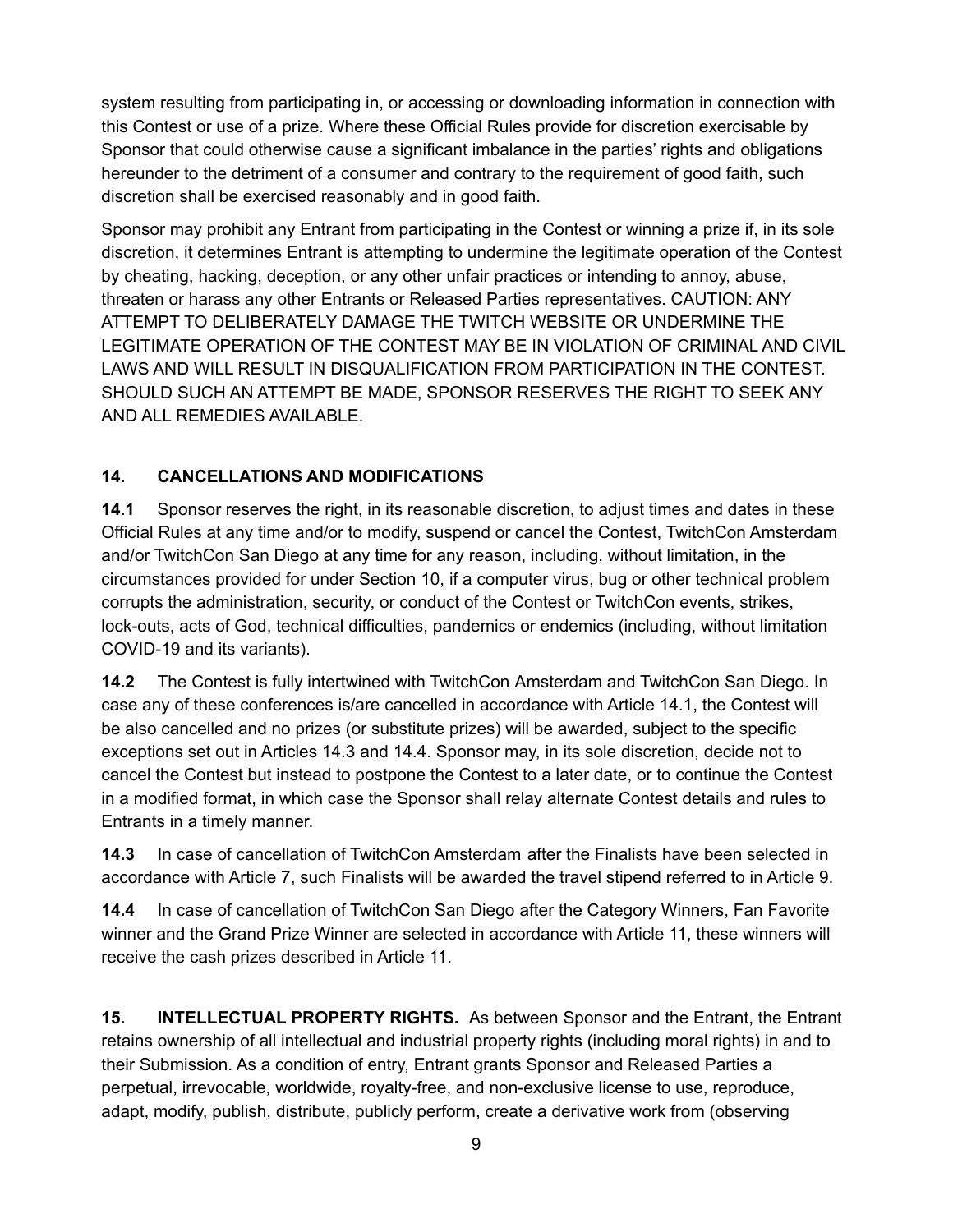applicable statutory author's moral rights, if any), and publicly display a Submission or any footage or visual reproduction thereof (1) for the purposes of allowing Sponsor and the Judges to evaluate the Submission for purposes of the Contest and live streaming; and (2) in connection with advertising and promotional materials via communication to the public or other groups, including, but not limited to, the right to make screenshots, animations and Submission clips available for advertising and promotional purposes.

**16. EXCLUSION OF LIABILITY.** To the extent required by local law, notwithstanding anything in these Official Rules, the Released Parties' liability shall not be limited in any way for death or personal injury caused by its negligence, fraud, fraudulent misrepresentation or any other claim where liability may not as a matter of law be limited or excluded.

**17. PROMISES/ POTENTIAL LIABILITY.** Each Entrant promises that: (i) the Submission is the Entrant's own original, non-commercial, previously unpublished, and previously unproduced work; (ii) so far as the Entrant is aware, the Entry does not contain any computer virus and is otherwise uncorrupted, (iii) so far as the Entrant is aware, the Submission does not and will not violate any applicable laws, and is not and will not be defamatory or libelous; (iv) the Submission is in compliance with the Sponsor's Terms of [Service](https://www.twitch.tv/p/legal/terms-of-service/), Events Code of [Conduct](https://www.twitch.tv/p/en/legal/events-code-of-conduct/) and Release, and [Community](https://link.twitch.tv/community-guidelines) Guidelines; (v) the Submission is not the subject of any threatened or pending litigation, claim or dispute that might give rise to litigation, which adversely affects or in any way prejudices, impairs or diminishes the rights granted hereunder or the value thereof; (vi) the Submission is free and clear of any liens or claims with respect to the use of the Entry in the manner authorized herein and will not give rise to any claims of infringement, invasion of privacy, or publicity claims, or infringe on any rights or interests of any third party, or give rise to any claims for any payment whatsoever, including but not limited to claims for re-use fees or residuals; (vii) for a period of twelve (12) months following the end of this Contest, Entrant will not use the Submission for any commercial purpose other than creation and submission in accordance with these Official Rules, including without limitation, use in or in connection with any commercial endeavor, including, without limitation, t-shirts, posters, or other merchandise.

Subject to applicable law, Entrant hereby agrees to reimburse the Sponsor and the Released Parties in relation to any third party claims, actions or proceedings of any kind and from any and all damages, liabilities, costs and expenses relating to or arising out of any breach or alleged breach of any of the promises given by the Entrant above, Entrant's participation in the Contest, or Entrant's acceptance, possession, grant, or use of any prize, which are not as a result of Sponsor's negligence or its breach of these Official Rules.

**18. PRIVACY NOTICE.** All information that you provide in connection with the Contest will be treated in accordance with Twitch's [Privacy](https://www.twitch.tv/p/en/legal/privacy-notice/) Notice.

**19. LOCAL RULES.** Certain mandatory provisions of the laws applicable where an Entrant resides may be applicable to the Contest and to these Official Rules. The following provisions of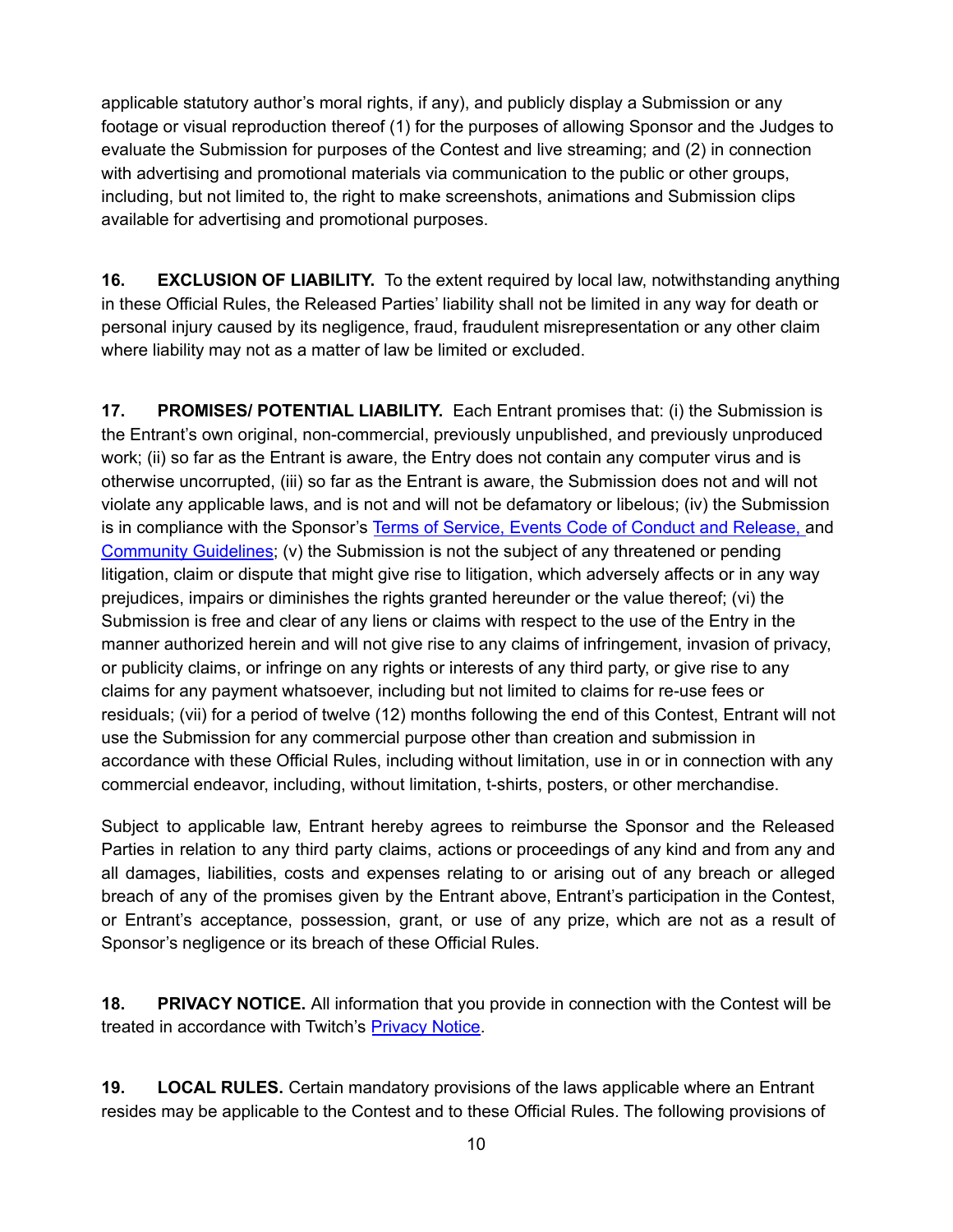this Section 18 modify these Official Rules in case mandatory provisions of one of the laws listed below apply.

**19.1 If provisions of FRENCH law apply:** Where these Official Rules provide for discretion exercisable by Sponsor that could otherwise cause a significant imbalance in the parties' rights and obligations hereunder to the detriment of a consumer and contrary to the requirement of good faith, such discretion shall be exercised reasonably and in good faith. Lack of consent to a publicity release by a winner in France will not prevent such individual from receiving the prize. Any license by the Entrants regarding their intellectual and industrial property rights to their Submission is granted to the Sponsor only for the maximum duration of the copyrights in any media now known or hereafter invented, including, without limitation, any and all Internet media.

**19.2 If provisions of GERMAN law apply:** In the event of ordinary negligence, Sponsor shall be liable only for breaches of a material contractual obligation the fulfillment of which is essential for the implementation of the agreement in the first place and on the fulfillment of which the other party may therefore generally rely. The liability of Sponsor in the event of ordinary negligence shall be further limited to the damages foreseeable by the parties to these Official Rules at the time of its execution that typically occur in transactions of this nature. The limitations of liability herein shall also apply to the benefit of the other Released Parties. Liability on the part of the Released Parties for breach of any guarantees, for willful intent and gross negligence, and for claims based on injury to life, body or health or on section 1 of the German Product Liability Act shall not be affected by the limitations in this Section. Reasonable decisions by the Sponsor and the Judging Panel are final and there is no legal recourse against them. The Entrant's statutory right to terminate this agreement for cause (*aus wichtigem Grund*) shall remain unaffected.

**20. CHOICE OF LAW AND COMPETENT COURT.** Except where prohibited by law, all issues and questions concerning the construction, validity, interpretation and enforceability of these Official Rules, or the rights and obligations of Entrant and Sponsor in connection with the Contest, shall be governed by, and construed in accordance with, the substantive laws of England and Wales. This choice of governing law shall not have the result of depriving you of the protection afforded to you in your capacity as a consumer within the scope of Regulation (EC) No. 593/2008 by provisions that cannot be derogated from by agreement by virtue of the laws applicable where you habitually reside.

The Entrant agrees that the courts of England and Wales will have non-exclusive jurisdiction over any and all disputes arising out of, relating to or concerning these Official Rules. You hereby submit to the jurisdiction of such courts and waive any jurisdictional, venue or inconvenient forum objections to such courts. If you (i) have your place of habitual residence within a Member State of the European Union and (ii) act as a consumer within the scope of Regulation (EU) No. 1215/2012 you may always bring proceedings against Sponsor in the courts of the Member State in which you have your place of habitual residence, and Sponsor may only bring proceedings against you in the courts of the Member State in which you have your place of habitual residence.